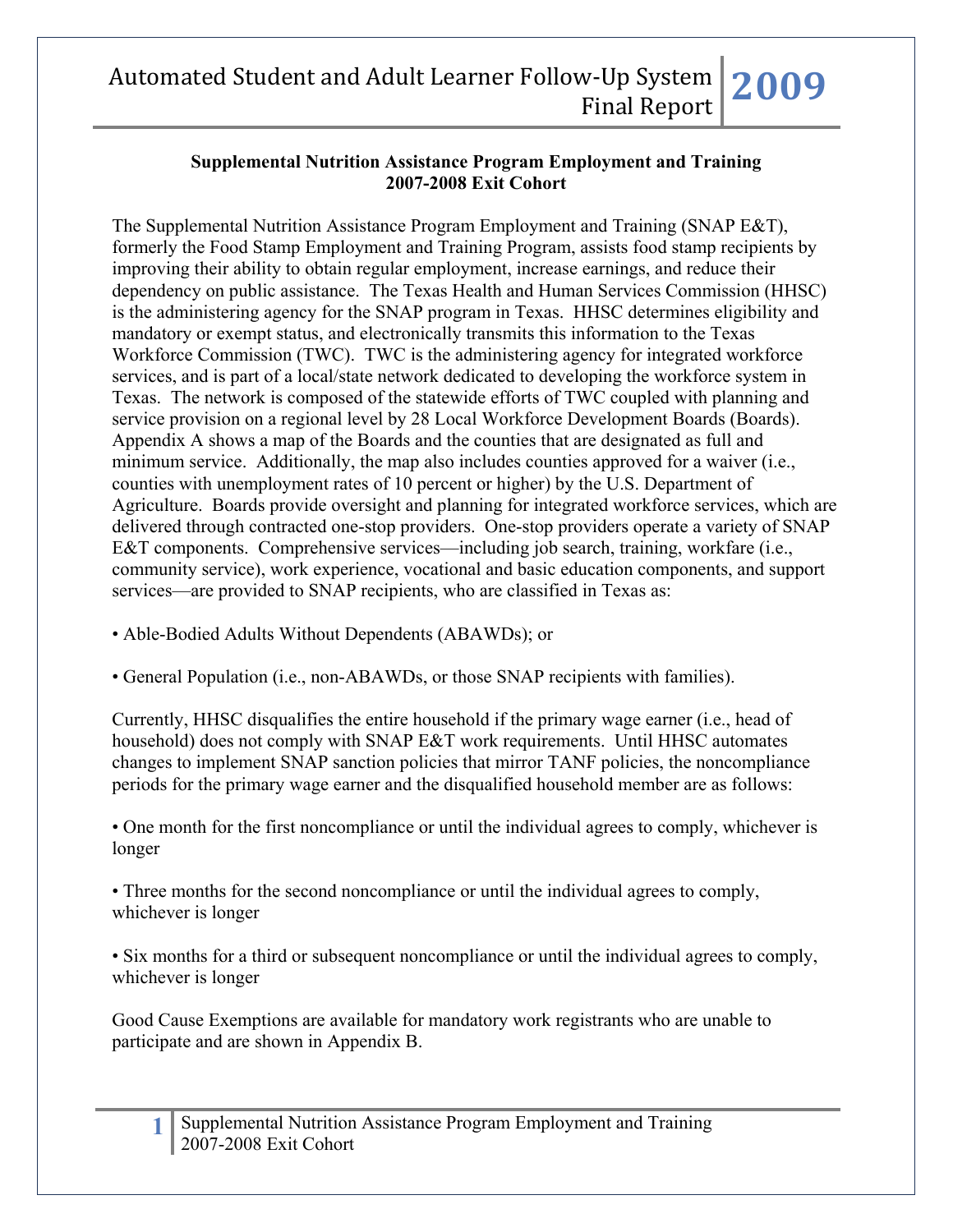### **Seed Records**

The Labor Market and Career Information (LMCI) department of TWC received 92,256 SNAP E&T seed records comprising the 2007-2008 exit cohort from The Workforce Information System of Texas (TWIST). Records showing participants 60 years of age or greater were deleted, as were records with service codes 30 and 68 (those service codes are invalid). The records were unduplicated by social security number (SSN), revealing 29,387 useable, unique participants. Each seed record represents a unique combination of a client Social Security Number (SSN) and a program service they received. Because many clients received more than one service, the input file included the same SSN multiple times. Those records were linked to the unemployment insurance (UI) wage record database, to determine  $4<sup>th</sup>$  Quarter 2008 employment and earnings, and to the Texas Bureau of Vital Statistics, to determine if any participants are deceased. The total quarterly earnings of each participant found employed were retained for analysis, along with the 4-digit North American Industry Classification System (NAICS) code of the employer paying the most wages. The seed records were also sent to the Texas Higher Education Coordinating Board (THECB) for linkage to the postsecondary master enrollment records for the fall semester of 2008. 20 participants were identified as earning \$25,000 or more and were removed from the final analysis to keep from skewing measures of central tendency. Records were then linked to the Federal Employment Data Exchange System (FEDES) to identify those employed by the federal government. After all exclusions, 29,277 records were retained for analysis.

#### **Results**

We see in Table 1 that more than half (59.2 percent) of the SNAP E&T exit cohort is female. Each side of the table has been sorted independently of the other, with the overall cohort total included in the sort. This allows for the ranked display of two different pieces of information in the same table, and it also allows us to see how the groups compared to the total employment and earnings. Females had a slightly higher employment percentage during the snapshot quarter than their male counterparts with 49.4 percent employed. Men had the highest median earnings in the  $4<sup>th</sup>$  quarter of 2008 at \$3,231. Overall, 48.1 percent of the cohort was employed in  $4<sup>th</sup>$  Quarter 2008 with median earnings of \$2,850.

| $\frac{0}{0}$<br>Working | N      | Gender       |              | N      | <b>Median</b><br><b>Earnings</b> |
|--------------------------|--------|--------------|--------------|--------|----------------------------------|
| 49.4                     | 17,327 | Female       | Male         | 11,950 | \$3,231                          |
| 48.1                     | 29,277 | <b>Total</b> | <b>Total</b> | 29,277 | \$2,850                          |
| 46.2                     | 11,950 | Male         | Female       | 17,327 | \$2,650                          |

**Table 1. Employment and Earnings by Gender**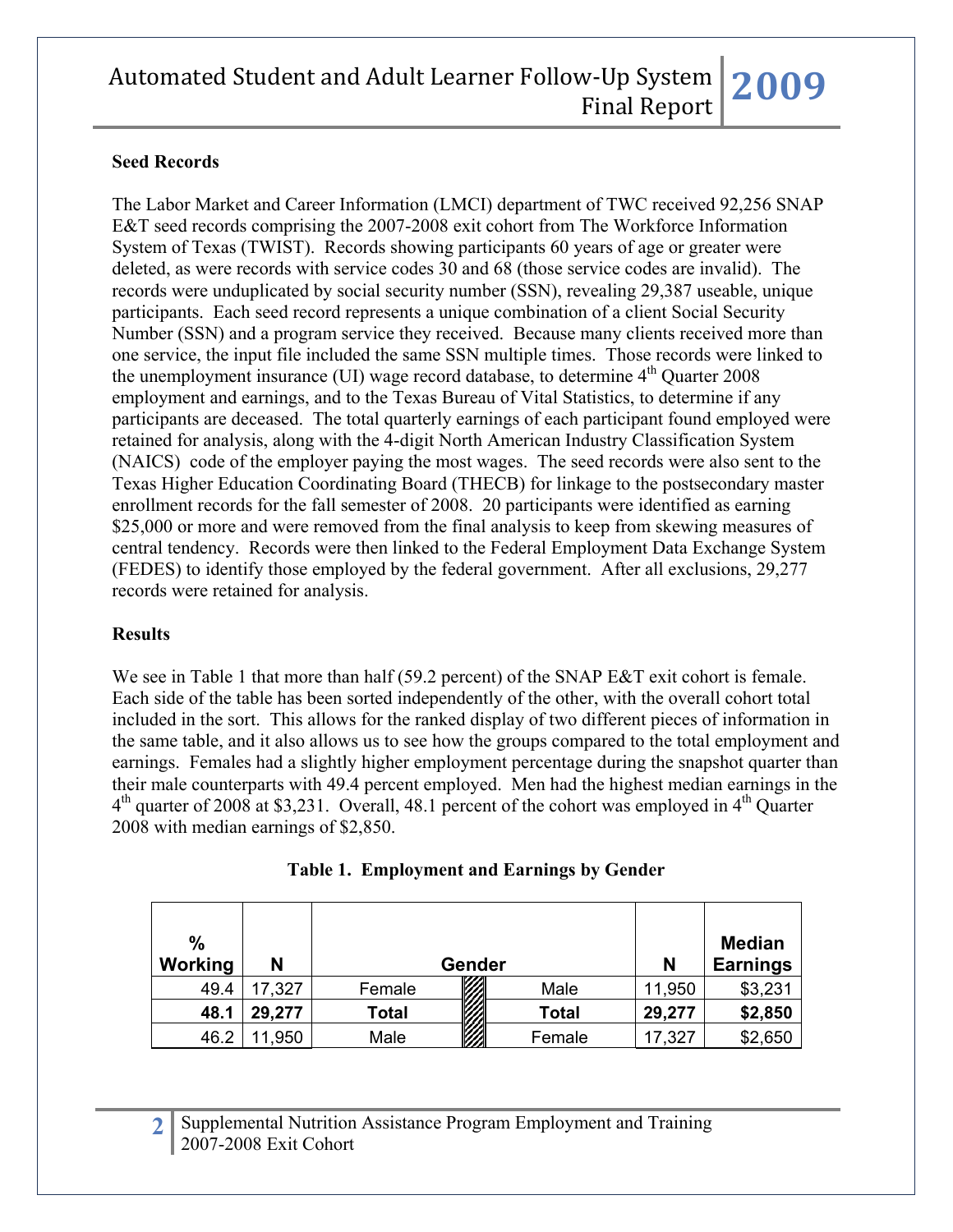Blacks had the highest employment of any racial sub-group regardless of ethnicity in the 4<sup>th</sup> quarter of 2008 with 50.0 percent employed (Table 2). Whites followed with 47.0 percent employment. Hawaiian Native or Pacific Islanders had the highest median earnings with \$4,284, followed by American Indians and Asians with median quarterly earnings of \$3,698 and \$3,695 respectively.

| $\frac{0}{0}$<br><b>Working</b> | N      | Race                                          |   | N                      | <b>Median</b><br><b>Earnings</b> |         |
|---------------------------------|--------|-----------------------------------------------|---|------------------------|----------------------------------|---------|
|                                 |        |                                               |   | <b>Hawaiian Native</b> |                                  |         |
| 50.0                            | 10,435 | <b>Black</b>                                  |   | or Pacific Islander    | 63                               | \$4,284 |
| 48.1                            | 29,277 | <b>Total</b>                                  |   | American Indian        | 366                              | \$3,698 |
| 47.5                            | 5,893  | Other/Unknown                                 |   | Asian                  | 240                              | \$3,695 |
| 47.0                            | 12,280 | White                                         |   | Other/Unknown          | 5,893                            | \$2,866 |
| 44.6                            | 240    | Asian                                         |   | <b>Black</b>           | 10,435                           | \$2,861 |
| 44.5                            | 366    | American Indian                               | m | <b>Total</b>           | 29,277                           | \$2,850 |
| 36.5                            | 63     | <b>Hawaiian Native</b><br>or Pacific Islander |   | White                  | 12,280                           | \$2,801 |

|  | Table 2. Employment and Earnings by Race (without Regard to Ethnicity) |  |
|--|------------------------------------------------------------------------|--|
|  |                                                                        |  |
|  |                                                                        |  |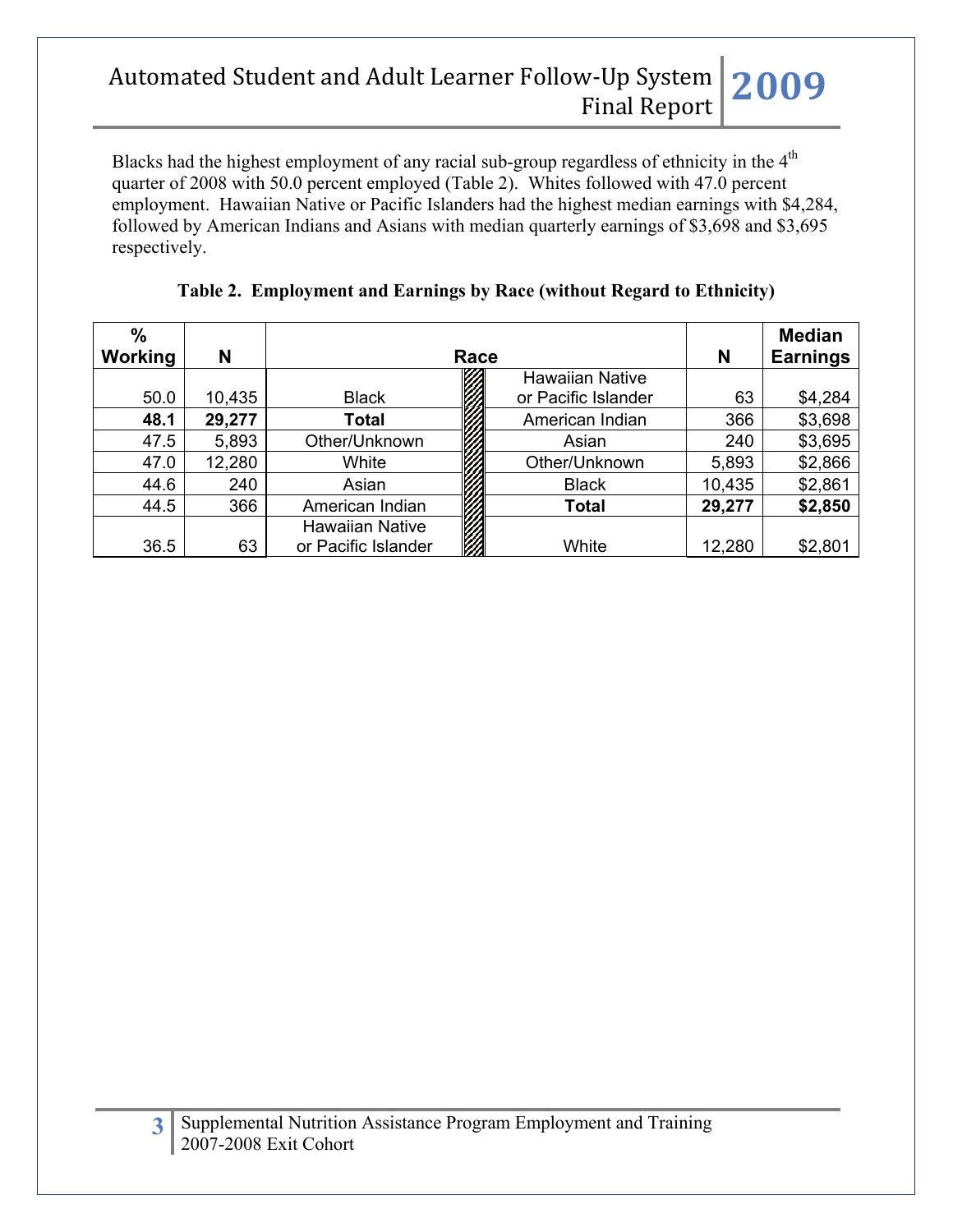Table 3 shows employment and earnings by service received. Excluding cell sizes too small to analyze, participants receiving the Unsubsidized Employment service had the highest employment percentage at 63.7 percent, while participants receiving Occupational/Vocational Training had the highest median quarterly earnings with \$4,251.

| $\%$<br>Working | N      | <b>Service</b>                              |  |                                            | N      | <b>Median</b><br><b>Earnings</b> |
|-----------------|--------|---------------------------------------------|--|--------------------------------------------|--------|----------------------------------|
|                 |        |                                             |  | Occupational/Vocational                    |        |                                  |
| 100.0           | n/a    | Family/Child Care                           |  | Training                                   | 52     | \$4,251                          |
| 100.0           | n/a    | Other                                       |  | Other                                      | n/a    | \$3,639                          |
| 100.0           | n/a    | <b>Work Related Expense</b>                 |  | Family/Child Care                          | n/a    | \$3,424                          |
| 63.7            | 476    | <b>Unsubsidized Employment</b>              |  | <b>Work Related Expense</b>                | n/a    | \$3,377                          |
| 62.5            | 8      | <b>Basic Educational</b><br>Skills/ABE      |  | Workfare                                   | 12     | \$3,369                          |
| 61.5            | 52     | Occupational/Vocational<br>Training         |  | <b>Unsubsidized Employment</b>             | 476    | \$3,352                          |
| 55.0            | 313    | Work Experience/<br><b>Skills Training</b>  |  | <b>TxDOT Transportation</b>                | 119    | \$2,982                          |
| 48.1            | 29,277 | <b>Total</b>                                |  | Work Experience/<br><b>Skills Training</b> | 313    | \$2,856                          |
| 47.8            | 28,245 | <b>Job Search Assistance/</b><br>Job Search |  | <b>Total</b>                               | 29,277 | \$2,850                          |
| 42.9            | 119    | <b>TxDOT Transportation</b>                 |  | Job Search Assistance/<br>Job Search       | 28,245 | \$2,830                          |
| 33.3            | 12     | Workfare                                    |  | <b>Basic Educational</b><br>Skills/ABE     | 8      | \$2,746                          |
| 33.3            | 45     | Transportation                              |  | Transportation                             | 45     | \$2,618                          |
|                 |        | English as a                                |  | English as a                               |        |                                  |
| n/a             | n/a    | Second Language                             |  | Second Language                            | n/a    | n/a                              |

## **Table 3. Employment and Earnings by Service Received**

**Note:** Cells with values less than 5 are marked "n/a" to protect the privacy of cohort members.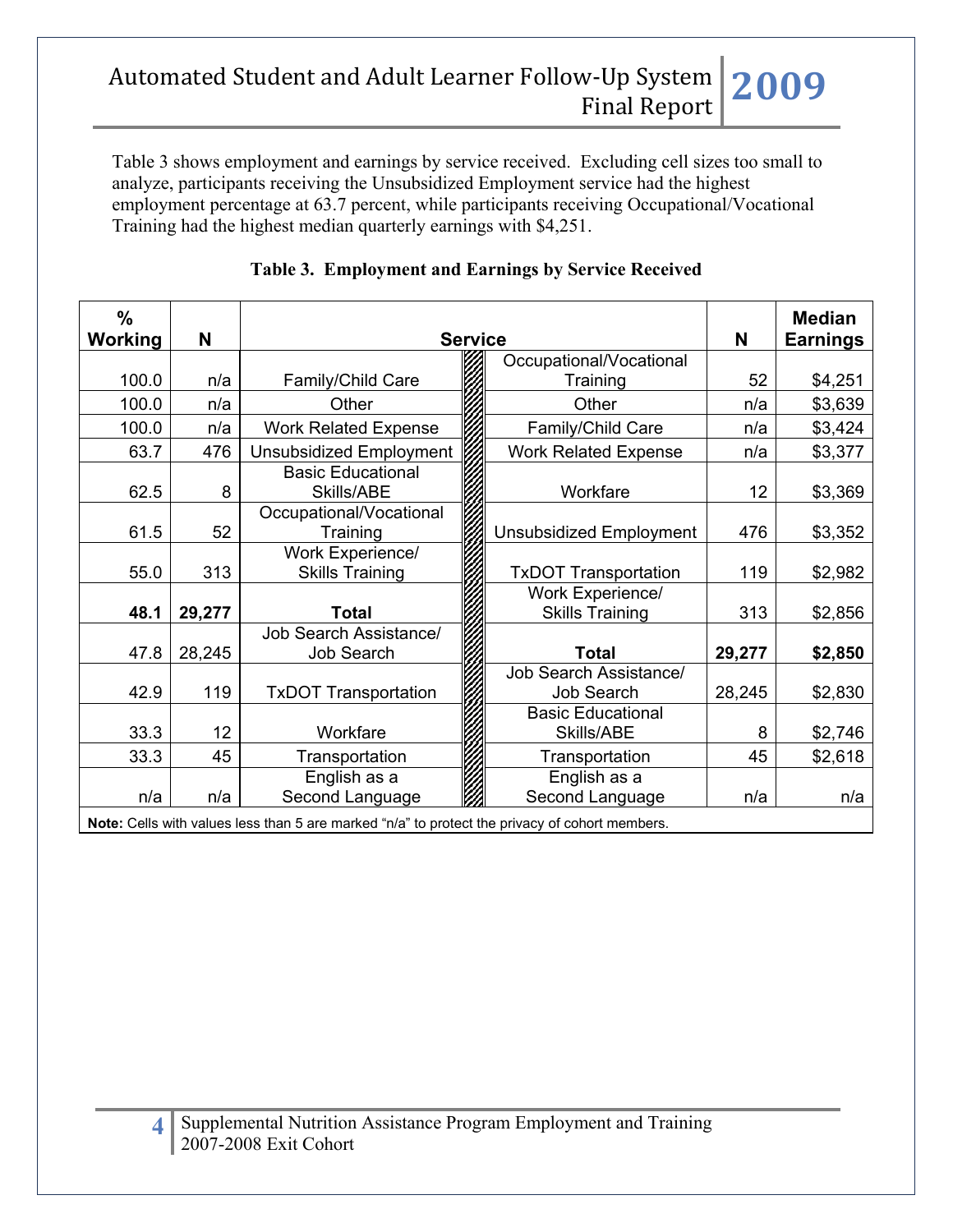SNAP E&T participants receiving Workfare services had the highest employment with 62.9 percent employed in the  $4<sup>th</sup>$  quarter of 2008 (Table 4), while participants in the Job Search Assistance category had the highest median earnings at \$4,251. The Support Service group had the largest number of program participants and had employment of 47.8 percent with median quarterly earnings of \$2,830.

| $\%$<br><b>Working</b> | N      | <b>Service Group</b>         |                              |        | <b>Median</b><br><b>Earnings</b> |
|------------------------|--------|------------------------------|------------------------------|--------|----------------------------------|
| 62.9                   | 488    | Workfare                     | <b>Job Search Assistance</b> | 52     | \$4,251                          |
| 61.5                   | 52     | <b>Job Search Assistance</b> | Workfare                     | 488    | \$3,352                          |
|                        |        | Occupational / Vocational    | Unsubsidized                 |        |                                  |
| 55.6                   | 9      | Training                     | Employment                   | 170    | \$2,971                          |
| 55.0                   | 313    | <b>Unknown</b>               | Unknown                      | 313    | \$2,856                          |
| 48.1                   | 29,277 | Total                        | Total                        | 29,277 | \$2,850                          |
| 47.8                   | 28,245 | <b>Support Service</b>       | <b>Support Service</b>       | 28,245 | \$2,830                          |
|                        |        | Unsubsidized                 | Occupational / Vocational    |        |                                  |
| 42.4                   | 170    | Employment                   | Training                     | 9      | \$2,746                          |

## **Table 4. Employment and Earnings by Service Group**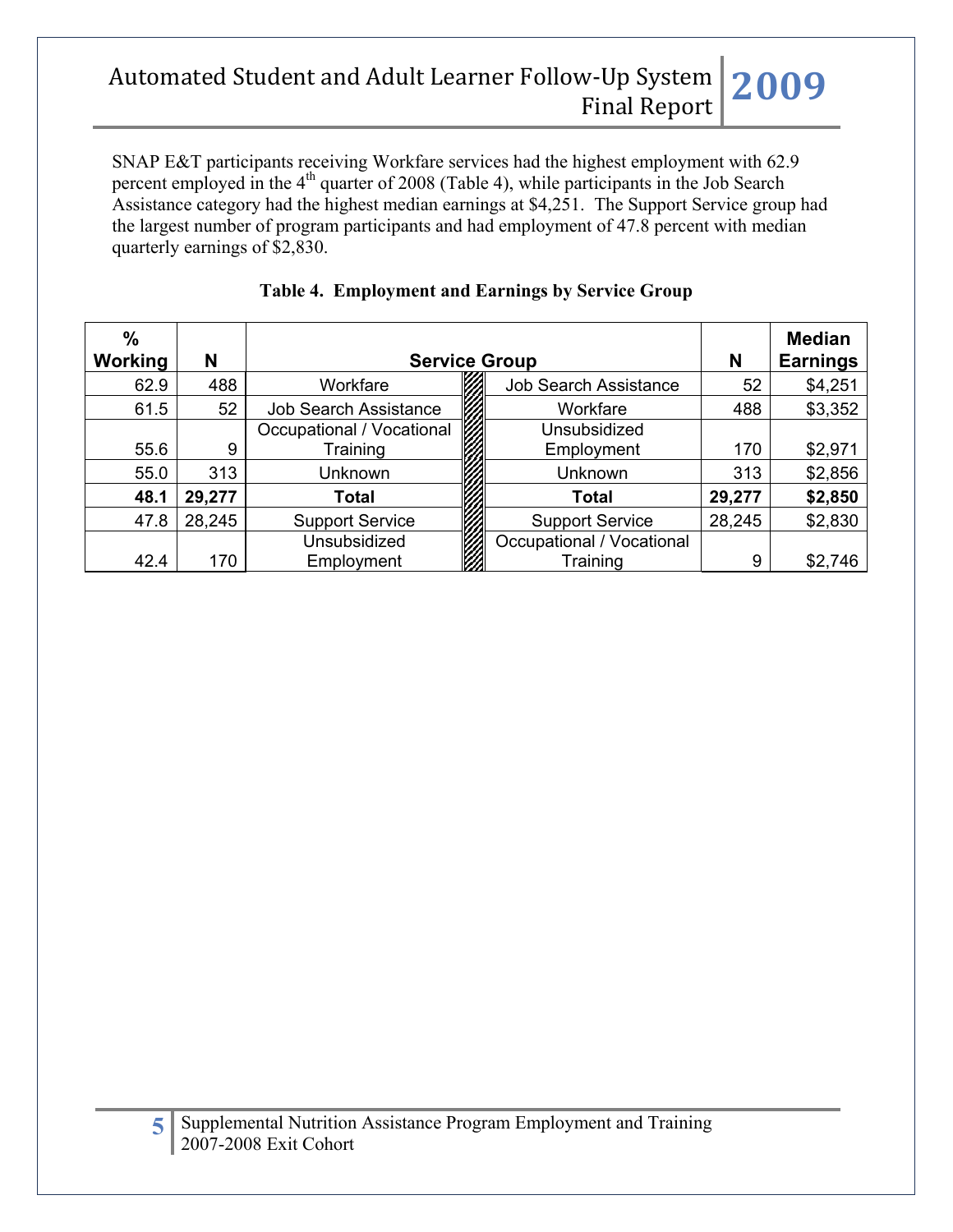Heart of Texas Local Workforce Development Area (LWDA) had the highest employment in the  $4<sup>th</sup>$  quarter of 2008 with 60.8 percent of program exiters employed (Table 5). South Plains LWDA had the second-highest employment during the study period with 59.9 percent of their exiters employed at the end of 2008. Gulf Coast LWDA, which had the largest number of program exiters, had 47.9 percent employment. Participants from Capital Area LWDA had the highest median earnings with \$3,555. North Central LWDA and Golden Crescent LWDA followed with \$3,376 and \$3,322, respectively. Gulf Coast LWDA participants had median quarterly earnings of \$3,130.

| %       |        |                          |  |                          | <b>Median</b>   |         |
|---------|--------|--------------------------|--|--------------------------|-----------------|---------|
| Working | N      | <b>LWDA</b>              |  | N                        | <b>Earnings</b> |         |
| 60.8    | 120    | <b>Heart of Texas</b>    |  | Capital Area             | 315             | \$3,555 |
| 59.9    | 389    | South Plains             |  | <b>North Central</b>     | 1,271           | \$3,376 |
| 59.7    | 129    | Permian Basin            |  | <b>Golden Crescent</b>   | 245             | \$3,322 |
| 56.7    | 476    | <b>West Central</b>      |  | Permian Basin            | 129             | \$3,211 |
| 56.1    | 529    | Panhandle                |  | <b>Gulf Coast</b>        | 8,300           | \$3,130 |
| 55.8    | 373    | Concho Valley            |  | <b>Southeast Texas</b>   | 423             | \$3,118 |
| 54.1    | 242    | <b>Brazos Valley</b>     |  | <b>Tarrant County</b>    | 1,843           | \$3,106 |
| 54.0    | 315    | Capital Area             |  | <b>Rural Capital</b>     | 211             | \$3,102 |
| 53.9    | 423    | Southeast Texas          |  | <b>Central Texas</b>     | 180             | \$3,032 |
| 53.9    | 245    | <b>Golden Crescent</b>   |  | <b>Dallas</b>            | 2,922           | \$2,962 |
| 51.6    | 355    | North Texas              |  | <b>Concho Valley</b>     | 373             | \$2,955 |
| 50.7    | 211    | <b>Rural Capital</b>     |  | <b>Total</b>             | 29,277          | \$2,850 |
| 50.5    | 1,201  | <b>Coastal Bend</b>      |  | South Texas              | 571             | \$2,848 |
| 49.9    | 359    | Middle Rio Grande        |  | East Texas               | 518             | \$2,794 |
| 49.6    | 250    | <b>Cameron County</b>    |  | <b>West Central</b>      | 476             | \$2,778 |
| 49.2    | 1,271  | <b>North Central</b>     |  | <b>South Plains</b>      | 389             | \$2,738 |
| 48.1    | 29,277 | <b>Total</b>             |  | Alamo                    | 3,835           | \$2,688 |
|         |        |                          |  | Lower                    |                 |         |
| 47.9    | 1,843  | <b>Tarrant County</b>    |  | Rio Grande Valley        | 1,710           | \$2,653 |
| 47.9    | 8,300  | <b>Gulf Coast</b>        |  | <b>Coastal Bend</b>      | 1,201           | \$2,531 |
| 47.0    | 3,835  | Alamo                    |  | <b>Brazos Valley</b>     | 242             | \$2,522 |
|         |        | Lower                    |  |                          |                 |         |
| 46.6    | 1,710  | <b>Rio Grande Valley</b> |  | <b>Heart of Texas</b>    | 120             | \$2,494 |
| 46.1    | 180    | <b>Central Texas</b>     |  | Texoma                   | 140             | \$2,477 |
| 45.6    | 518    | <b>East Texas</b>        |  | Panhandle                | 529             | \$2,471 |
| 45.0    | 1,406  | <b>Upper Rio Grande</b>  |  | <b>Upper Rio Grande</b>  | 1,406           | \$2,448 |
| 45.0    | 571    | South Texas              |  | Deep East Texas          | 714             | \$2,414 |
| 44.8    | 250    | North East Texas         |  | North East Texas         | 250             | \$2,372 |
| 44.3    | 714    | Deep East Texas          |  | <b>Cameron County</b>    | 250             | \$2,294 |
| 43.9    | 2,922  | <b>Dallas</b>            |  | <b>North Texas</b>       | 355             | \$2,244 |
| 40.0    | 140    | Texoma                   |  | <b>Middle Rio Grande</b> | 359             | \$2,190 |

### **Table 5. Employment by LWDA**

**6** Supplemental Nutrition Assistance Program Employment and Training 2007-2008 Exit Cohort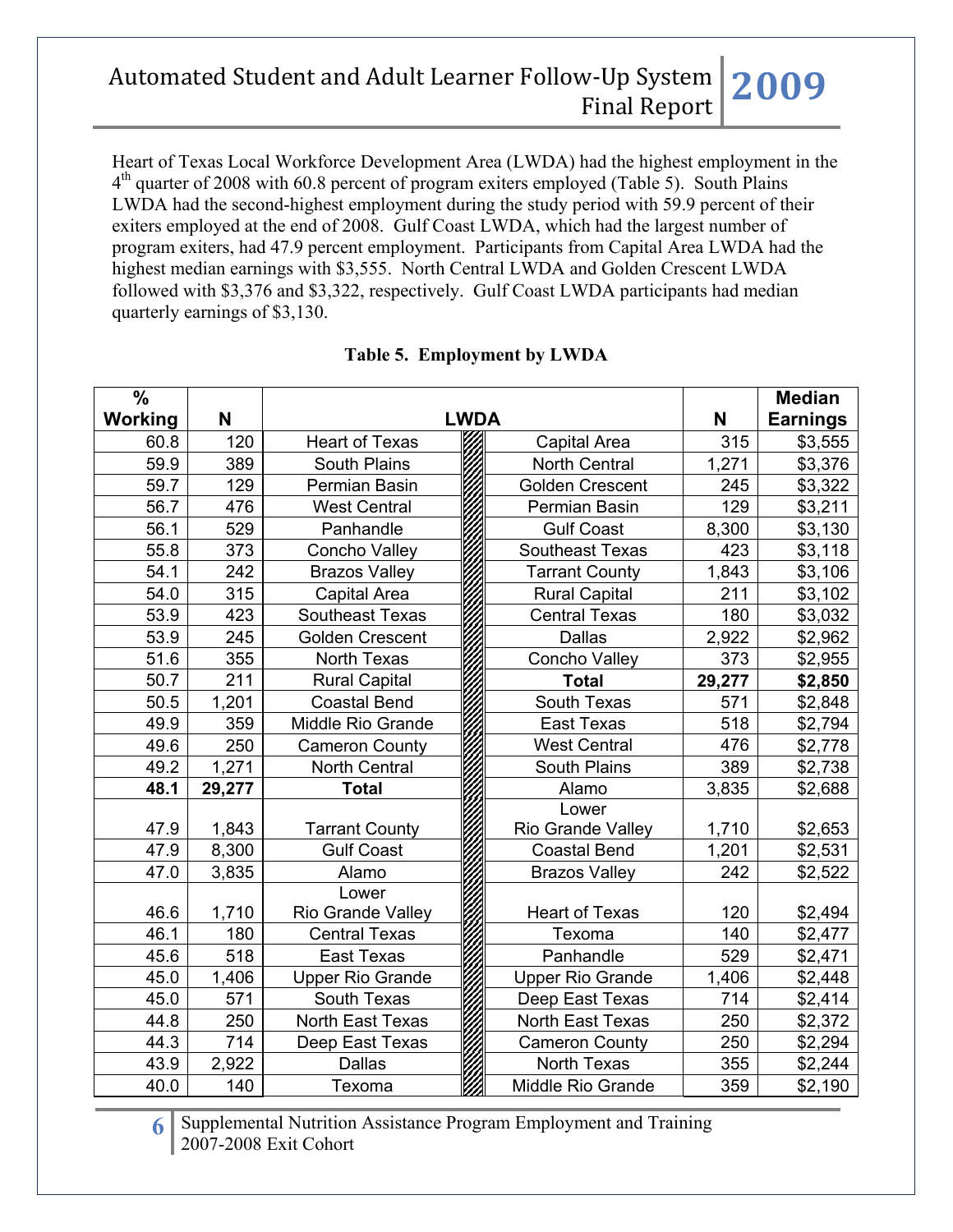Table 6 shows the top ten industries of employment for all employed during the 4<sup>th</sup> quarter of 2008. We see that the most prominent industry of employment was the Employment Services industry. This industry typically includes temporary agencies and other "temp-to-hire" types of jobs. The Limited-Service Eating Places industry employed the next largest group of exiters, followed by Home Health Care Services. Program participants employed in the Business Support Services industry had the highest median earnings at \$3,556.

| <b>Industry of Employment</b>                     | N<br>Working | <b>Median</b><br><b>Earnings</b> | <b>NAICS</b><br>Code |
|---------------------------------------------------|--------------|----------------------------------|----------------------|
| <b>Employment Services</b>                        | 1,927        | \$1,965                          | 5613                 |
| <b>Limited-Service Eating Places</b>              | 1,137        | \$1,912                          | 7222                 |
| <b>Home Health Care Services</b>                  | 877          | \$1,582                          | 6216                 |
| <b>Full-Service Restaurants</b>                   | 546          | \$2,080                          | 7221                 |
| <b>Other General Merchandise</b><br><b>Stores</b> | 533          | \$2,760                          | 4529                 |
| <b>Elementary and Secondary</b><br>Schools        | 520          | \$2,707                          | 6111                 |
| <b>Grocery Stores</b>                             | 339          | \$2,695                          | 4451                 |
| <b>Nursing Care Facilities</b>                    | 319          | \$3,011                          | 6231                 |
| <b>Business Support Services</b>                  | 305          | \$3,556                          | 5614                 |
| Services to Buildings and<br><b>Dwellings</b>     | 263          | \$2,625                          | 5617                 |

### **Table 6. Top 10 Industries of Employment by 4-Digit NAICS Code**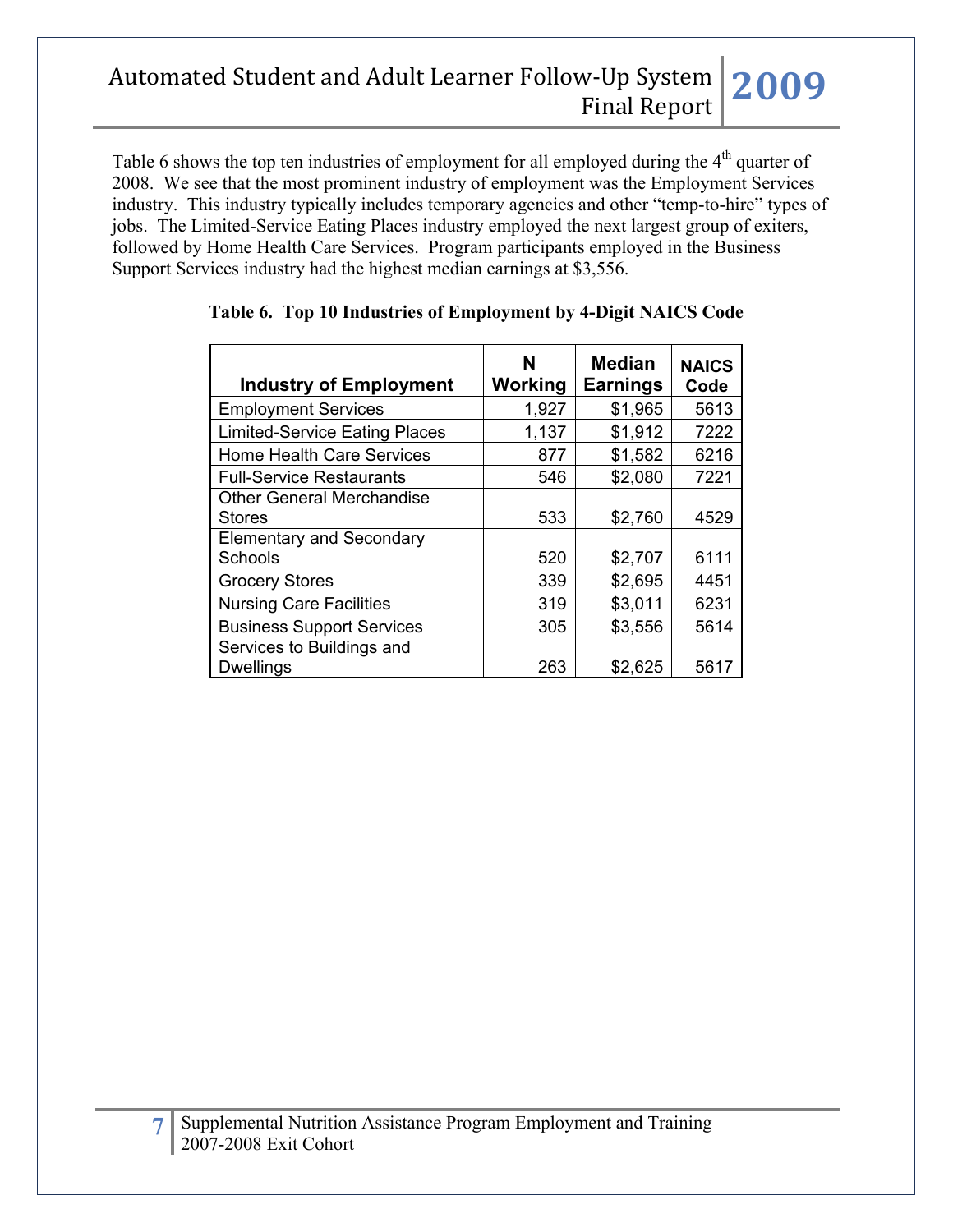Table 7 shows the Classification of Instructional Program (CIP) titles of the top 10 areas of enrollment for program participants who were found enrolled in postsecondary education during the fall semester of 2008. General Studies had the largest number of participants enrolled. Liberal Arts and Sciences/Liberal Studies was second, followed by Nursing - Registered Nurse Training (RN, ASN, BSN, MSN).

#### **Table 7. Top 10 Areas of Enrollment, by 6-digit CIP Code, for All Participants Enrolled in Postsecondary Education in the Fall Semester 2008**

| <b>CIP Title</b>                                          | N  |
|-----------------------------------------------------------|----|
| <b>General Studies</b>                                    | 89 |
| Liberal Arts and Sciences/Liberal Studies                 | 55 |
| Nursing - Registered Nurse Training (RN, ASN, BSN, MSN)   | 44 |
| Undeclared                                                | 33 |
| Administrative Assistant and Secretarial Science, General | 30 |
| Multi-/Interdisciplinary Studies, Other                   | 26 |
| Psychology, General                                       | 23 |
| Business/Commerce, General                                | 18 |
| <b>Business Administration and Management, General</b>    | 17 |
| Criminal Justice/Safety Studies                           | 14 |

Table 8 shows the ten postsecondary institutions with the largest number of program participants found enrolled in the fall semester of 2008. Houston Community College had the largest number of exiters enrolled, followed by South Texas College. St. Philip's College was the third.

#### **Table 8. Top 10 Postsecondary Institutions with the Highest Number of Participants Enrolled in the Fall Semester 2008**

| <b>Institution</b>                 | N  |
|------------------------------------|----|
| <b>Houston Community College</b>   | 66 |
| South Texas College                | 46 |
| St. Philip's College               | 32 |
| San Antonio College                | 31 |
| El Paso Community College District | 27 |
| <b>Texas Southern University</b>   | 24 |
| <b>DCCCD El Centro College</b>     | 23 |
| <b>Tarrant County South Campus</b> | 19 |
| University of Texas - Pan American |    |
| Amarillo College                   | 16 |

**8** Supplemental Nutrition Assistance Program Employment and Training 2007-2008 Exit Cohort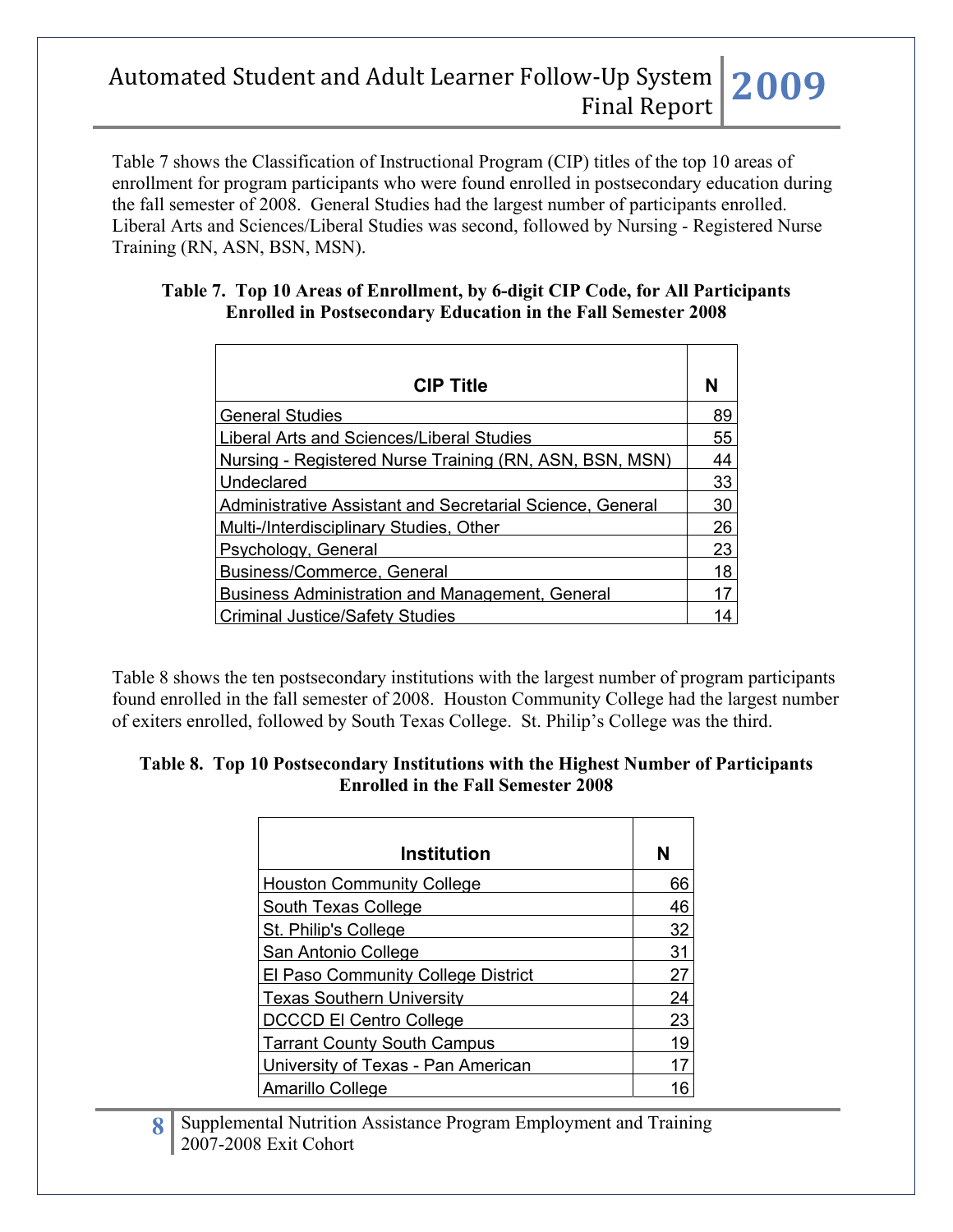

**9** Supplemental Nutrition Assistance Program Employment and Training 2007-2008 Exit Cohort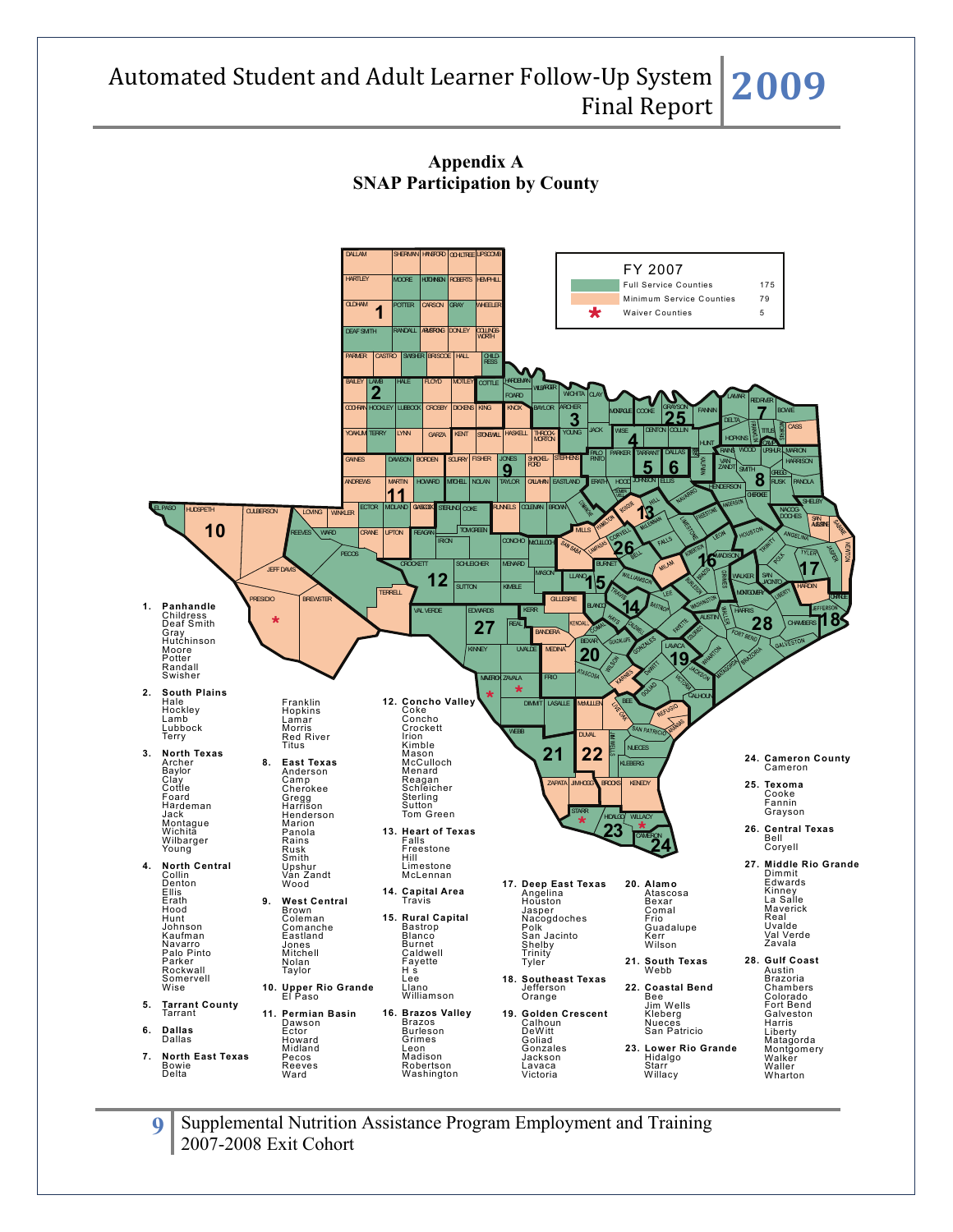### **Appendix B**

### **Description of Full-Service Counties, Minimum Service Counties, and Exemption Criteria**

### **Full-Service Counties**

• Boards are required to outreach all ABAWDs in full-service counties within 10 days of receipt of an automated referral from the Texas Health and Human Services Commission (HHSC).

• Boards may, as funding allows, outreach SNAP E&T General Population work registrants.

• All mandatory work registrants (i.e., ABAWDs and General Population) have access to all services and support services.

• Mandatory work registrants are sanctioned (i.e., SNAP benefits will be denied) for failure to comply with SNAP E&T program requirements.

• Exempt recipients may volunteer to participate in SNAP E&T.

• Exempt recipients have access to all services and support services.

• Exempt recipients are not sanctioned for failure to comply with SNAP E&T program requirements.

• Exempt recipients' hours of participation will not exceed the hours required of mandatory work registrants.

### **Minimum-Service Counties**

• All SNAP recipients may volunteer to participate in SNAP E&T and will have access to all services and support services, at Board discretion.

• Outreach is not conducted in these counties.

• SNAP recipients are not sanctioned for failure to comply with SNAP E&T program requirements.

• Hours of participation for recipients residing in these counties will not exceed the hours required of mandatory work registrants residing in full-service counties.

In the 80 minimum-service counties, Boards will not be required to serve ABAWDs, as Texas will utilize the state's 15 percent ABAWD exemption allowance (see page 27). Boards may serve all SNAP recipients (mandatory work registrants and exempt recipients) who reside in one of the 80 minimum service counties if the recipients volunteer to participate in SNAP E&T.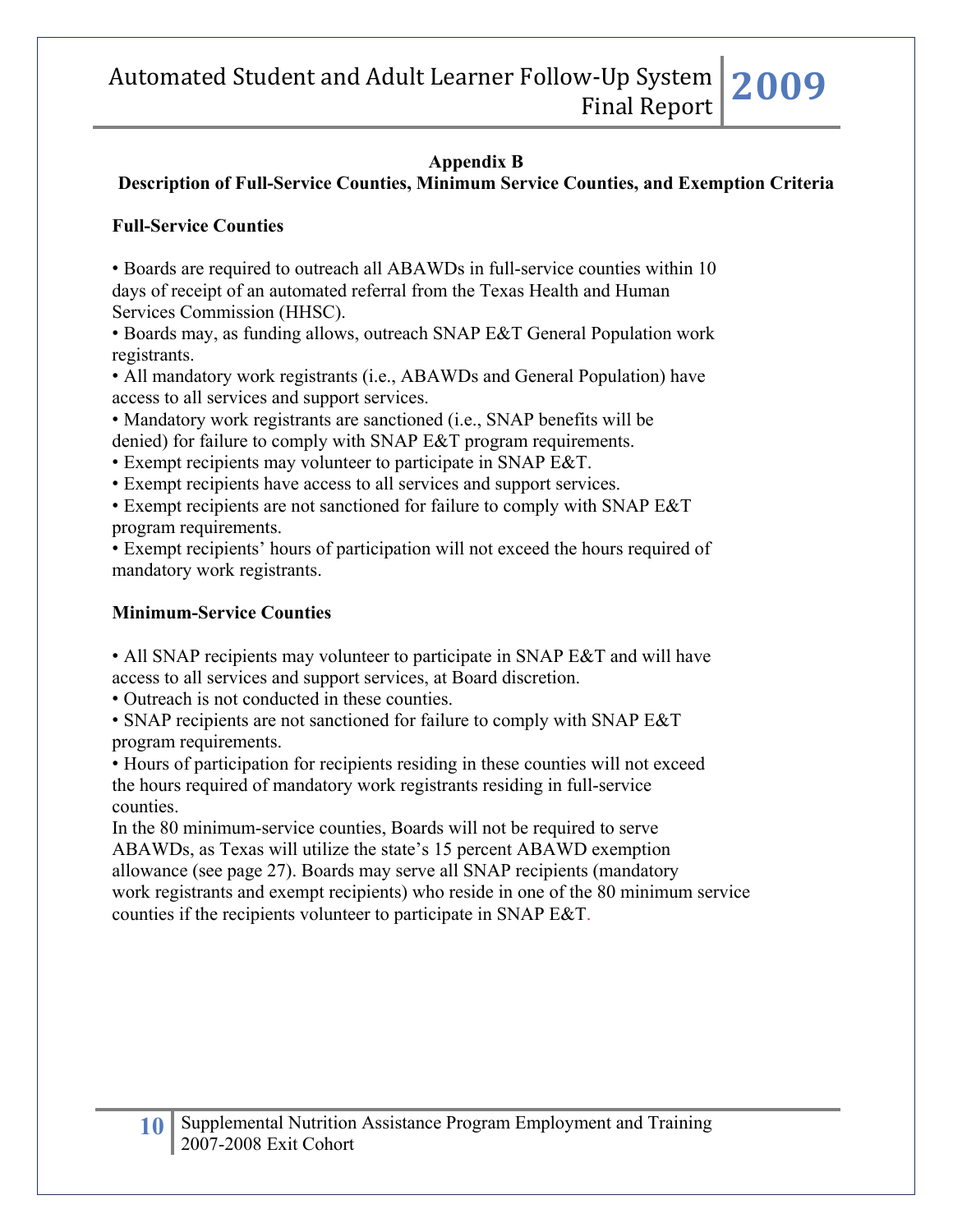#### **Appendix B**

#### **Good Cause Exemption Criteria**

In accordance with  $7 \text{ C.F.R. } 273.7(i)(1)$ , Texas will authorize good cause in FFY'05 for mandatory work registrants who are unable to participate and may include the following:

• Temporary illness or incapacitation

• Court appearance

• Caring for a physically or mentally disabled household member who requires the recipient's presence in the home

• No available transportation (customer must provide documentation that there is no available public transportation service) and the distance prohibits walking; or no available job within reasonable commuting distance, as defined by the Board

• The distance from registrant's home to the workforce center or employment service provider requires commuting time of more than two hours a day (not including taking a child to and from a child care facility), the distance prohibits walking and there is no available transportation.

• Farm workers who are away from their permanent residence or home base who travel to work in agriculture or a related industry during part of the year and are under contract or similar agreement with an employer to begin work within 30 days of the date the individual notified the Board.

- An inability to obtain needed child care, as defined by the Board
- An absence of other support services necessary for participation
- Receipt of a job referral that results in an offer below the federal minimum wage, except when a lower wage is permissible under federal minimum wage law
- An individual or family crisis or a family circumstance that may preclude participation, including substance abuse, and mental health and disability-related issues

• The individual is a victim of family violence